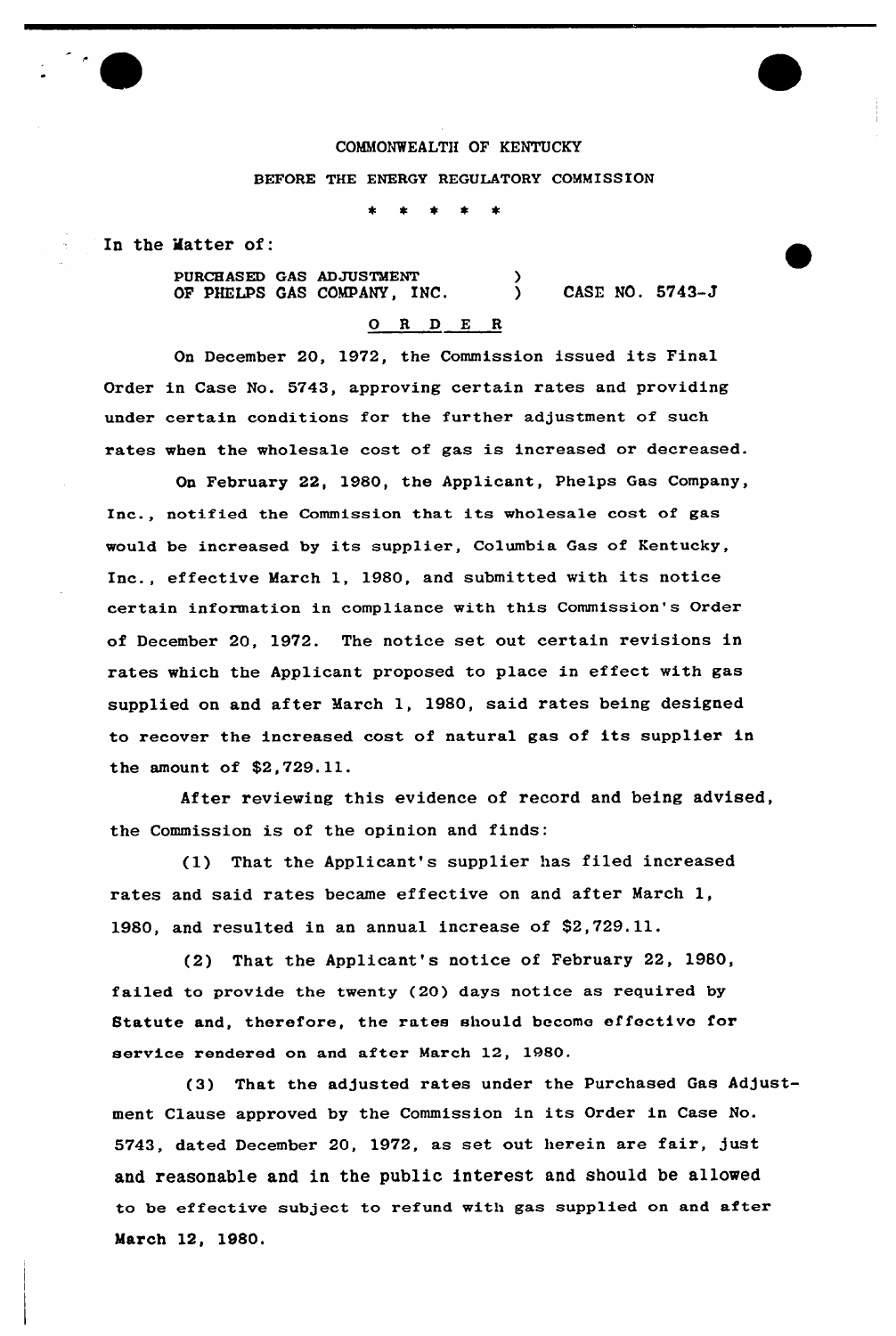

IT IS FURTHER ORDERED that for the purpose of the future application of the Purchased Gas Adjustment Clause of the Applicant the Base Rate for purchased gas shall be:

## Commodity

\$3.146 per Mcf

Columbia Gas of Kentucky, Inc.

IT IS FURTHER ORDERED that the information furnished this Commission by the Applicant on February 22, 1980, constitutes full compliance with the Commission's Order in Case No. 5743 and any other information ordinarily required to be filed under the Commission's Rules is hereby waived.

IT IS FURTHER ORDERED that within thirty (30) days after the date of this Order, the Applicant shall file with this Commission its revised tariff sheets setting out the rates approved herein.

> Done at Frankfort, Kentucky, this 21st day of March, 1980. ENERGY REGULATORY COMMISSION

any 24/ Commission

ATTEST:

Secretary